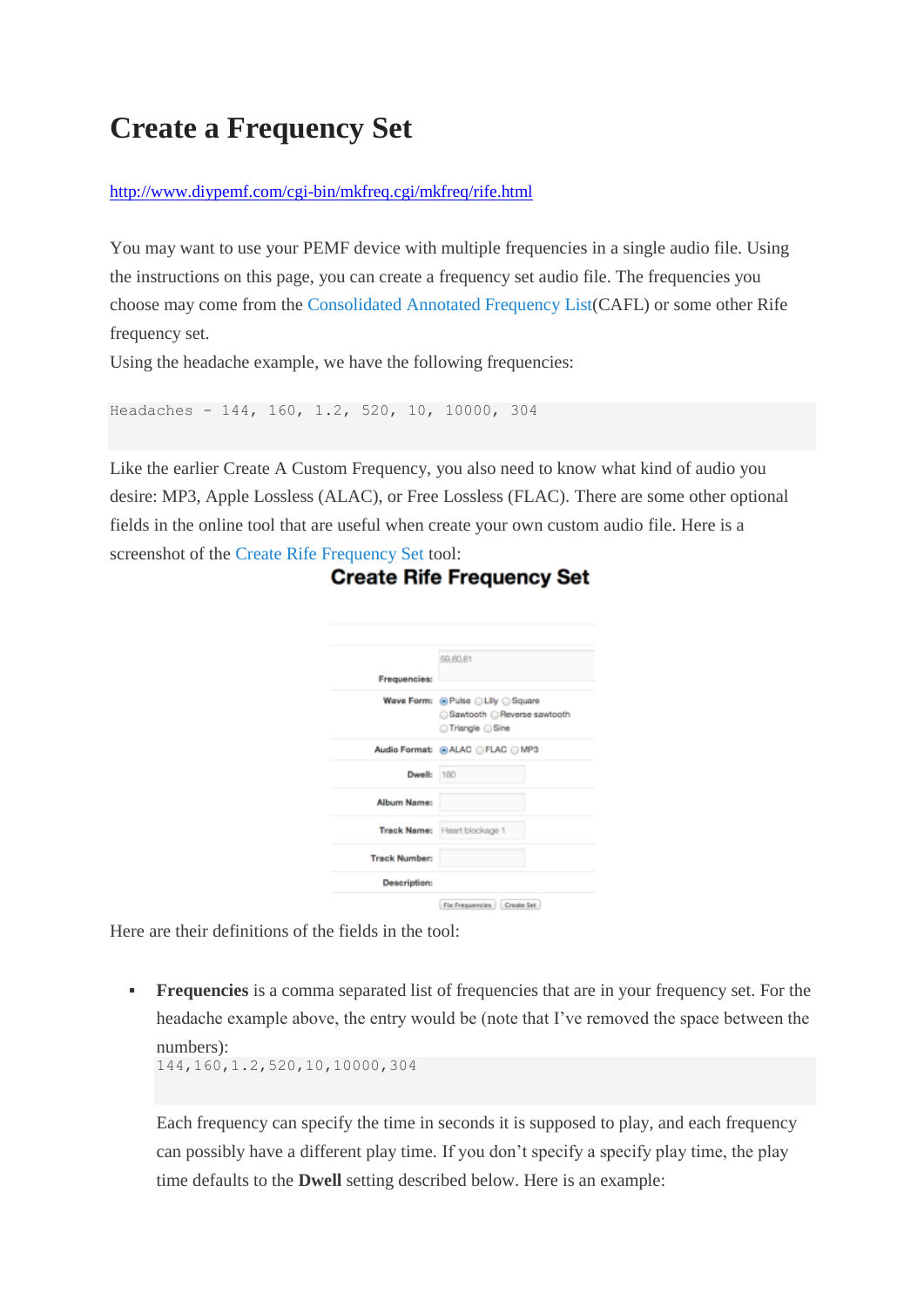In this example, 144 plays for 360 seconds, and 520 plays for 60 seconds, and the rest of the frequencies play for the time specified in the **Dwell** field.

You can also specify a frequency sweep. A frequency sweep has 2 numbers separated by a hyphen. The first number is the starting frequency, and the second number is the ending frequency. Here is an example:

144=360,160-180,1.2,520-555=60,10,10000,304

In this example, there are two sweeps. The first one starts at 160 and ends at 180, and it does this over the default **Dwell** time. The second sweep starts at 520 and ends at 555, and it does this over 60 seconds.

- **Wave Form** is the wave form to use in creating the audio file. Pulse is the default wave, the least intense in term of magnetic power, but others are available for your experimentation. Pulse is a 5% duty positive offset only square wave. All other waves beside pulse are positive and negative offset. The next least intense wave is the Lilly wave. The other waves are sawtooth, reverse sawtooth, triangle, and sine.
- **Audio Format** is the desired format of your audio file. For Apple and iOS products (iPod, iPhone, iPad), choose Apple Lossless (ALAC). For open source music players, like Android 3.1+ and Rockbox, or commercial players like RIM Blackberry, Cowon, Creative Zen, HiFiMAN, Sansa Clip family, TrekStor, iRiver, Archos, and Latte, choose Free Lossless (FLAC). If your music player cannot handle the other lossless formats, choose MP3, which is a lossy format. The ALAC and FLAC formats will offer no distortion and smaller download size, while the MP3 files are distorted because of the lossy compression.
- **Dwell** is the time in seconds that each frequency that does have a time specifier will play. If you leave **Dwell** empty, the play time will default to 180 seconds for each frequency that doesn't have a time specified.
- **Album Name** is useful to help organize your files. In the music world, this field specifies a song's album name. For our purposes, this allows us to group our audio file by functionality or common property.
- **Track Name** is the printed name of the song on your music player's user interface. For musical audio files, this is the name of the song.
- **Track Number** is the numeric value used by music players to order the songs in an album. For our purposes, its best to start at 1, and increment for each new song you add to the album.

Once you have the frequencies you want, and perhaps the optional fields, click the following link: Create Rife [Frequency](http://www.diypemf.com/cgi-bin/mkfreq.cgi/mkfreq/rife.html) Set. Fill in the form values on this page and click the**Create Set** button. If there are no errors in the form, in a moment a new zip compressed audio file will